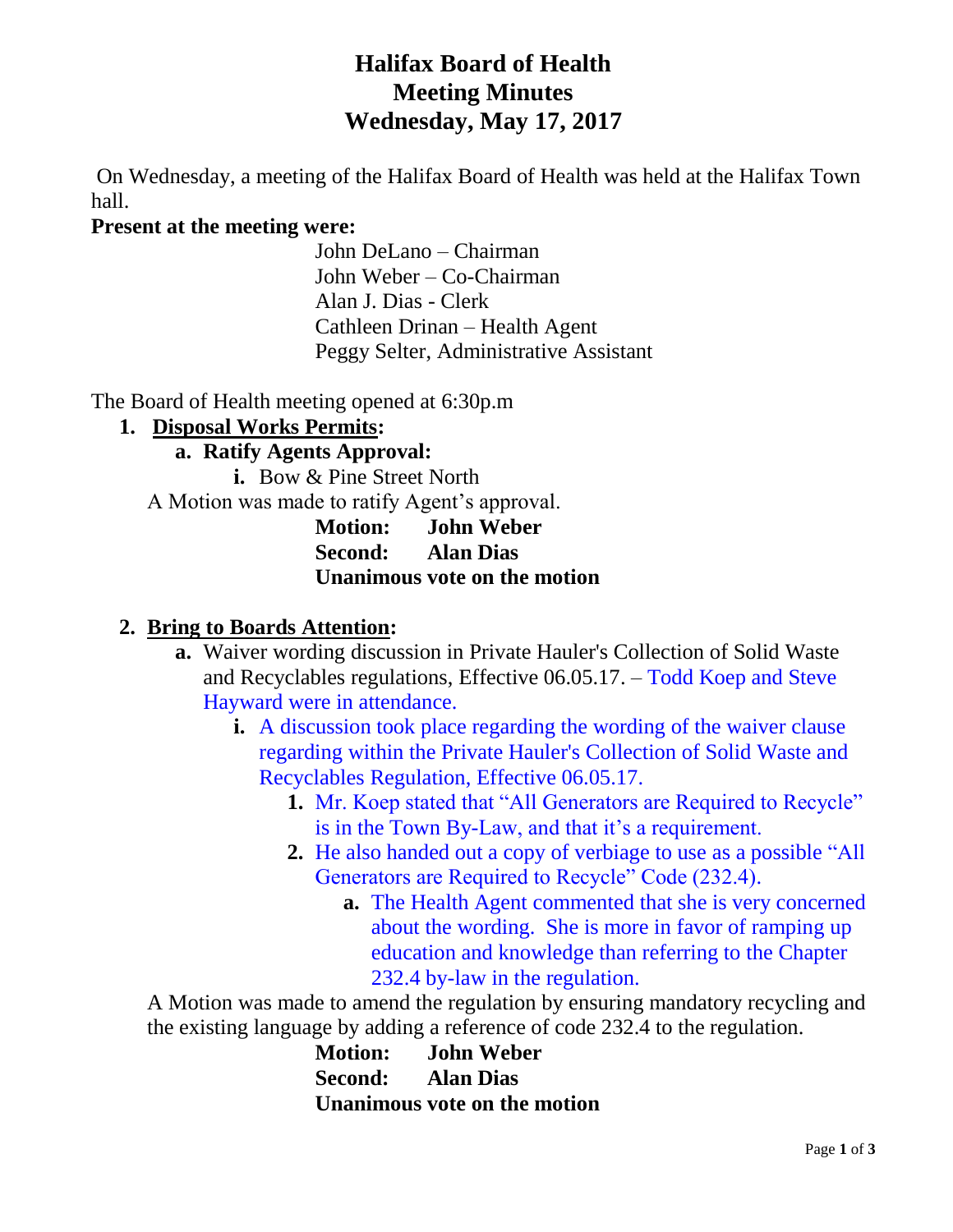A Motion was made to appoint Steve Hayward, Highway Surveyor as the Board of Health Agent for the enforcement of the Private Hauler's Collection of Solid Waste and Recyclables regulation.

# **Motion: John Weber Second: Alan Dias Unanimous vote on the motion**

- **b.** Massachusetts Cancer Registry Health Agent will review and advise at next meeting.
- **c.** Discussion on how to respond to possible security threats John DeLano will reach-out for a copy of a plan of Town Hall to possibly plan an evacuation drill.

# **3. Discussion Items:** - Agent Updated Board

- **a.** Animal Inspector update
- **b.** Rabies Testing update

# **c. Admin Report:** - Admin. Updated Board

- **i.** Letter sent to Beach Associations regarding water sample testing.
- **ii.** Letter sent to Covenant Case properties regarding Title V Inspections and water sample testing.

#### **d. Agent Report:** - Agent Updated Board

- **i.** Social media and couch gone
- **ii.** Rubbish update
- **iii.** Two new grant opportunities
- **iv.** Foreclosed house
- **v.** Life Skills Training
	- **1.** Board requested Agent draft letter to school on their behalf.
- **vi.** Housing inspections
	- **1.** Twin Lakes Drive. Agent updated Board that she forward emails, notes and documentation requested to tenant's attorney.

# **4. The Following to be signed**:

**a.** Resign Private Hauler's Collection of Solid Waste and Recyclables, Effective 06.05.17. - Board Signed

# **b. Permits**: - Board Approved

- **i.** Annawon Drive Beach 2017 Beach Permit
- **ii.** Holmes Street Beach 2017 Beach Permit
- **iii.** Twin Lakes Condominium Beach 2017 Beach Permit
- **iv.** State Board Ramp 2017 Beach Permit
- **v.** Halifax Beach (Richview Avenue/Eleventh Avenue) 2017 Beach Permit
- **vi.** Lingan Street Beach (Fourth Avenue) 2017 Beach Permit